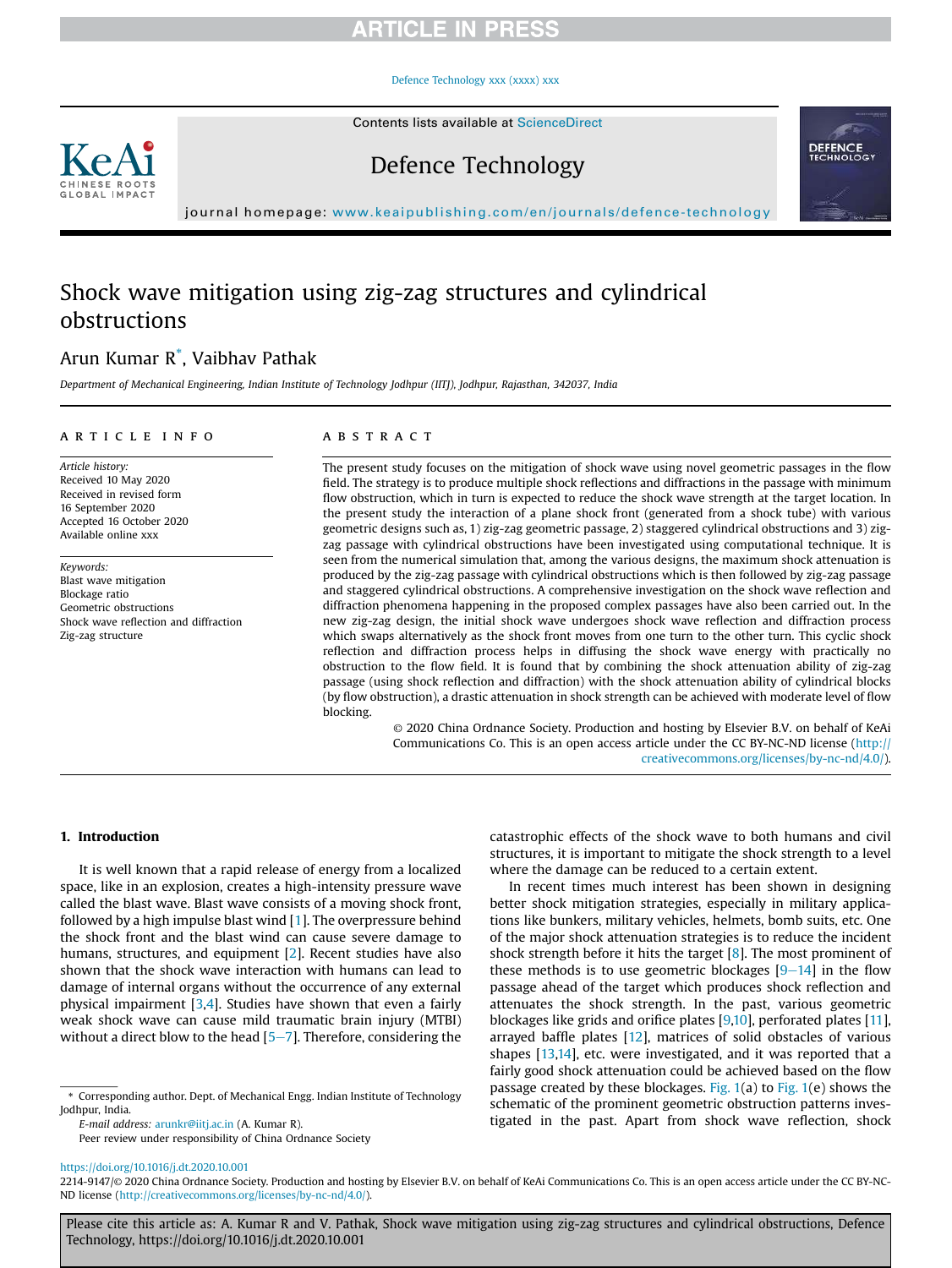| <b>Nomenclatures</b> |                                       |  |  |
|----------------------|---------------------------------------|--|--|
| BR.                  | Blockage Ratio                        |  |  |
| <b>BTBI</b>          | Blast-induced Traumatic Brain Injury  |  |  |
| <b>CFD</b>           | Computational Fluid Dynamics          |  |  |
| <b>DSW</b>           | Diffracted Shock Wave                 |  |  |
| <b>FDS</b>           | Flux-Difference Splitting             |  |  |
| <b>ISW</b>           | Initial Shock Wave                    |  |  |
| <b>MTBI</b>          | Mild Traumatic Brain Injury           |  |  |
| ms                   | milli second                          |  |  |
| <b>RSW</b>           | Reflected Shock Wave                  |  |  |
| SMR.                 | Simple Mach Reflection                |  |  |
| SST                  | Shear Stress Transport                |  |  |
| SSW                  | Secondary Shock Wave                  |  |  |
| <b>TSW</b>           | <b>Transmitted Shock Wave</b>         |  |  |
| t                    | Time                                  |  |  |
| A٥                   | Un-obstructed initial shock tube area |  |  |
| Ah                   | Projected obstruction area            |  |  |
| $M_{\rm s}$          | Shock Wave Mach number                |  |  |
| $P_1$                | Pressure at driven section            |  |  |
| P <sub>4</sub>       | Pressure at driver section            |  |  |
|                      |                                       |  |  |

diffraction can also help in diffusing the shock wave energy. Igra et al. [15] investigated this aspect by considering a double bend geometric structure, as shown in Fig. 1(f), and considerable shock wave mitigation was reported in their study.

*A. Kumar R and V. Pathak Defence Technology xxx (xxxx) xxx*

Another method to attenuate the shock impact is to coat the target material with shock-absorbing materials. Studies have shown that materials with porous structure (like porous compressible foams) undergo plastic deformation and thereby exhibit greater shock-absorbing capacity  $[16-18]$ . Sommerfeld  $[19]$ proposed that the presence of small solid particles or liquid droplets into the gaseous phase also mitigates the shock wave strength. Bakken et al. investigated the effect of granular filters in attenuating shock strength [20]. Sembian et al. [21] reported that the use of aqueous foam barriers could produce significant shock wave attenuation. Several studies reported that polymer foams (such as polyurethane foams or polystyrene foams) exhibit better shockabsorbing capacity due to the collapse of the internal cell structures under impact loading  $[22-24]$ . Few studies explored the use of novel building material in developing blast resistance structures such as using ultra-high-performance fiber-reinforced selfcompacting concrete [25], reinforced concrete panels with waste steel fibers [26], composite structural configurations like aluminum foam layer inside two layers of concrete [27], etc. A comprehensive review of the existing methods (based on geometrical blocking and shock absorbing coatings) to mitigate the shock strength can be found in the report by Igra et al. [28].

It should be noted that even though these studies were promising, much work is still needed, especially in designing more effective geometric passage and shock attenuating materials. Most of the existing strategies for blast attenuation use geometric obstructions placed on the blast path, which blocks the shock wave by producing shock wave reflection. However, the shock attenuation



Fig. 1. Schematic of few prominent previous geometric designs for shock attenuation.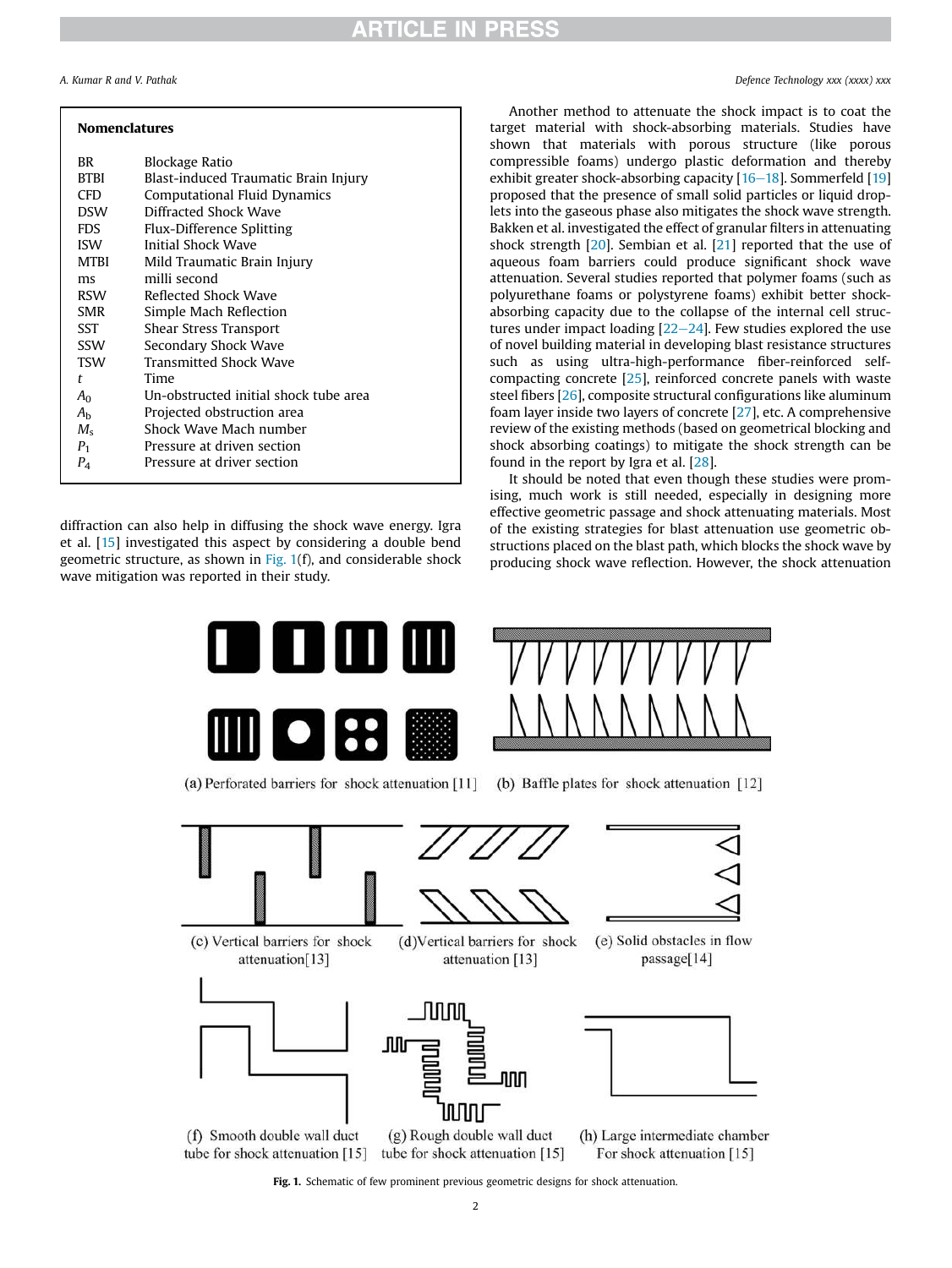based on geometric obstructions will be effective only if the blockage area to the flow is quite large. In order to increase the blockage area, the entire blast path should be packed with sufficiently large quantity of solid obstructions which naturally increases the weight of the protective structure. In the present study, an attempt is made to investigate a new geometric design with minimum flow obstruction by using a zig-zag passage in the blast path. Unlike the geometric structure based on solid obstructions, the zig zag structure is mostly hollow with minimum blockage to the flow, which naturally reduces the weight of the protective structure. The shock attenuation is achieved through the multiple shock reflections happening at the foot of the shock wave rather than the entire shock wave reflected by the solid blocks. It is also expected that a combination of the zig-zag structure with few conventional solid obstructions placed in the zig-zag passage will produce a drastic shock attenuation compared to the shock attenuation produced by the highly packed solid obstructions alone. Hence a new design with few cylindrical obstructions placed in the zig-zag structure has also been investigated and its shock attenuation characteristics have been compared to the case with only staggered cylindrical obstruction placed in the flow field. It is also seen from literature that the fluid dynamics study on the unsteady shock reflections over complex geometric blockages are still not properly investigated and is an active area of research. Hence, a comprehensive investigation on the shock reflection patterns with complex geometric obstructions have also been carried out in the present study. The major aspects of the present study are thus twofold. The first aspect is to check the general shock attenuation characteristics with the new geometric designs. The second aspect is to understand the shock reflection and diffraction characteristics with complex structures.

## 2. Computational schemes

In the present work, computational fluid dynamics (CFD) simulation has been carried out to investigate the effect of various geometric passages on shock attenuation. In order to simulate an initial plane shock front, a shock tube simulation has been employed. The computational domain for the shock tube consists of a driver section (high-pressure region) of 1000 mm length and a driven section (low pressure) of 1000 mm length, as shown in Fig. 2 (a). The driver and driven section are separated by a diaphragm. The driver section is initialized with the pressure of 15 bar, and the driven section is initialized with 1 bar. Both the driver and driven sections were initialized with a temperature of 300 K. Air was considered as the working gas for both driver and driven gas. An instantaneous rupture of diaphragm is assumed for the present simulation. The flow field is numerically solved using two dimensional transient compressible Reynolds average Navier-Stokes equations (URANS), using a commercial CFD package ANSYS FLUENT 2019 R2. The flow turbulence was modeled using SST  $k-\omega$ model, which is basically a RANS-based method. In SST  $k-\omega$  model, the turbulent viscosity used for the computation of Reynolds stress tensor is calculated by solving the transport equation for turbulent kinetic energy  $(k)$  and the specific dissipation rate  $(\omega)$ . The working gas is considered as ideal gas to account for the density variation and viscosity variation with respect to temperature was modeled using Sutherland's approach. The cell-centered solutions are extrapolated to the face centers by using second order upwind scheme. The flux crossing the cell boundaries are computed using Roe-flux difference splitting scheme. The time integration for the governing equation was carried out using second-order implicit schemes. The time step used for the simulation is  $10^{-8}$  s with ten inner loop iterations per time step. The governing flow equations were solved in the coupled form (density-based solver available in



<sup>(</sup>b) Zig-Zag passage (case-2). Passage angle =  $26.5^{\circ}$ Staggered cylinder

| 0.00000<br>$\sim$ $\sim$<br>O<br>O<br>$\mathfrak{c}$ |
|------------------------------------------------------|
|                                                      |

(c) Staggered cylinder (case-3). Cylinder diameter = 20 mm

Zig-Zag with cylinders ó  $0000$ 400 100 (d) Zig-Zag with cylinders (case-4)

Fig. 2. Computational domain for various shock attenuation designs.

Fluent software). The details of the computational methods used for the current simulation are given in Table 1.

In the present study, various geometric designs for shock wave attenuation, as shown in Table 2, have been investigated. CFD simulations have been performed with various geometric passages at the downstream side of the driven section. The computational domains of various geometric cases are shown in Fig. 2 (b), 2(c), and 2(d). For all the cases, the length of the driven section over which geometric modifications have been employed is kept constant. The blockage ratio (BR), which is defined as the ratio of the projected obstruction area  $(A<sub>b</sub>)$  to the un-obstructed initial shock tube area  $(A<sub>0</sub>)$ , produced by various cases have also been computed, and a schematic of this is shown in Fig. 3. It should be noted that the degree of shock wave attenuation produced by the new design (zigzag passage) primarily depends on the wedge angle at each pass and the passage length. However, in the present study, a parametric study on optimizing these geometric parameters have not been attempted since this itself is a rigorous work with the requirement of many CFD simulation with various geometric models. The major objectives of the present study are thus limited only to investigate the effectiveness of the new designs and its shock reflection characteristics.

| <b>Table 1</b>         |
|------------------------|
| Computational details. |

| Spatial discretization | Second order          |
|------------------------|-----------------------|
| Transient formulation  | Second order implicit |
| Flux discretization    | Roe-FDS               |
| Time step              | $10^{-8}$ s           |
| Turbulence model       | $SST k-\omega$        |
| Density of air         | Ideal gas equation    |
| $P_4/P_1$              | 15                    |
| <b>Working Medium</b>  | Air                   |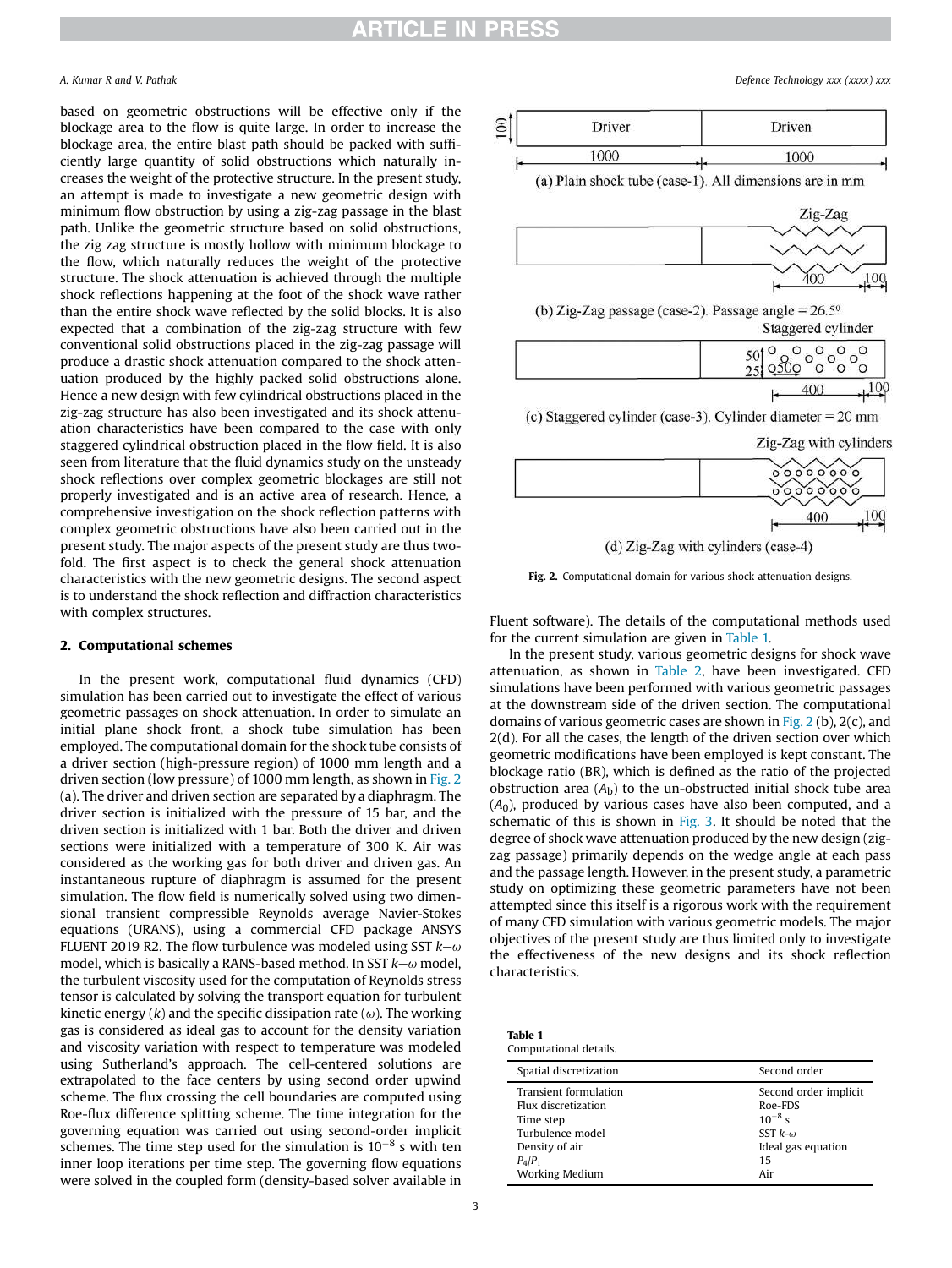### Table 2

Various geometric designs to attenuate shock wave.

| Cases                           | Blockage Ratio (BR) |
|---------------------------------|---------------------|
| Plain shock tube (Case-1)       |                     |
| Zig-Zag (Case-2)                | 0                   |
| Staggered cylinders (Case-3)    | 0.6                 |
| Zig-Zag with cylinders (Case-4) | 0.4                 |



(a) Case-1 (zig-zag passage)



## (b) Case-2 (staggered cylinders)



(c) Case-3 (zig-zag with cylinders)

Fig. 3. Schematic showing the blockage ratio for various cases.

## *2.1. Mesh independence study*

In order to find an optimum mesh size, a mesh independence study has been carried out by considering the plain shock tube simulation with various grid sizes. For the mesh independence study, the shock tube simulations with four grid distributions (1500, 2000, 2500, and 3000 nodes) at the driven section have been carried out. The computational domain has been discretized using quadrilateral cells with simulation conditions same as given in Table.1. Fig. 4(a) shows the pressure distribution along the centreline for various grid cases at a time instant of 0.05 ms. It is clearly evident from the centreline pressure plot that the solution does not vary much with all the grid systems considered in the present study. For better clarity, the centreline pressure variation close to the shock front has been zoomed and is shown in Fig.  $4(b)$ . The shock overpressure plot shown in Fig.  $4(b)$  clearly shows that the solution does not vary much with the increase in mesh count above 2500 nodes in the driven section, implying a mesh independent solution. For the plain shock tube case, 2500 nodes in the driven section correspond to each cell representing a physical length of 0.4 mm. For all other geometric case simulations, the grid distribution is chosen such that an individual cell should represent at least 0.4 mm, which is the cell size corresponding to the mesh independent solution obtained for the plain shock tube case.

### *2.2. Validation*

In the present study, the CFD code has been validated with two experimental studies. The first validation case was carried out with the experimental study of a plain shock tube conducted by Reddy et al. [29]. The second validation case was carried out with the experimental study of Igra et al. [15] in which the shock wave diffraction and subsequent shock wave attenuation produced by a large intermediate chamber placed in the shock path was investigated.

In the shock tube experiment, the shock overpressure at various measuring points have been monitored which in turn is used to determine the shock arrival time at predefined locations and thereby the shock wave Mach number. The schematic of the experimental geometry is shown in the inset in Fig. 5. The experiments have been conducted for various diaphragm pressure ratios  $(P_4/P_1)$  and the corresponding shock wave Mach numbers have been evaluated. CFD simulations have been performed with various diaphragm pressure ratios used in the experiment and the corresponding Mach numbers have been predicted. Fig. 5 shows the comparison of the computed Mach numbers for various pressure ratios and their corresponding experimental values. It is clearly evident from the first validation simulation that the present CFD code agrees well with the prediction of shock wave Mach number in shock tube flows.

The second validation case has been performed on a more specific case which involves complex shock diffraction and reflection processes. The geometrical details of the experimental study are shown in the inset in Fig. 6. The experimental study reported the shock diffraction patterns at various time instants and the pressure histories at four different measuring locations (as shown in Fig. 6). For the validation purpose, the shock pressure jump at each measuring locations has been extracted from the experimental pressure history and has been compared with the CFD predicted shock pressure jump at the same locations. For both the experimental and CFD studies, the time  $t = 0$  is taken as the time instant at which shock wave just moves over the first pressure sensor  $(P_1)$ . This will ensure to compare the shock arrival time from one sensor to the other sensor from the CFD and experimental studies. The shock pressure jump data predicted from CFD, as shown in Fig. 6, shows a close match with the experimental data. Moreover, the shock arrival time at various measuring location predicted from CFD also shows close resemblance with the experimental data.

The experimental study also investigated the shock wave diffraction and reflection using schlieren imaging technique. Schlieren imaging is an optical measurement technique which captures the density gradients in the flow field. In Schlieren imaging technique, a parallel beam of light is passed through the test section and its image formed by a lens/mirror system is captured using a high speed camera. When there is a density gradient in the flow filed, the light bends and the deflected rays will be either blocked or passed by a knife edge which gives a dark or bright contrast change in the test section image. This technique is particularly useful to study the shock wave structures which produce a sharp density jump in the flow field. Further details on schlieren techniques can be found in the monograph by Settles [31]. Fig. 7(a) to 7(d) shows the numerical schlieren predicted from the CFD code and its comparison with the experimental schlieren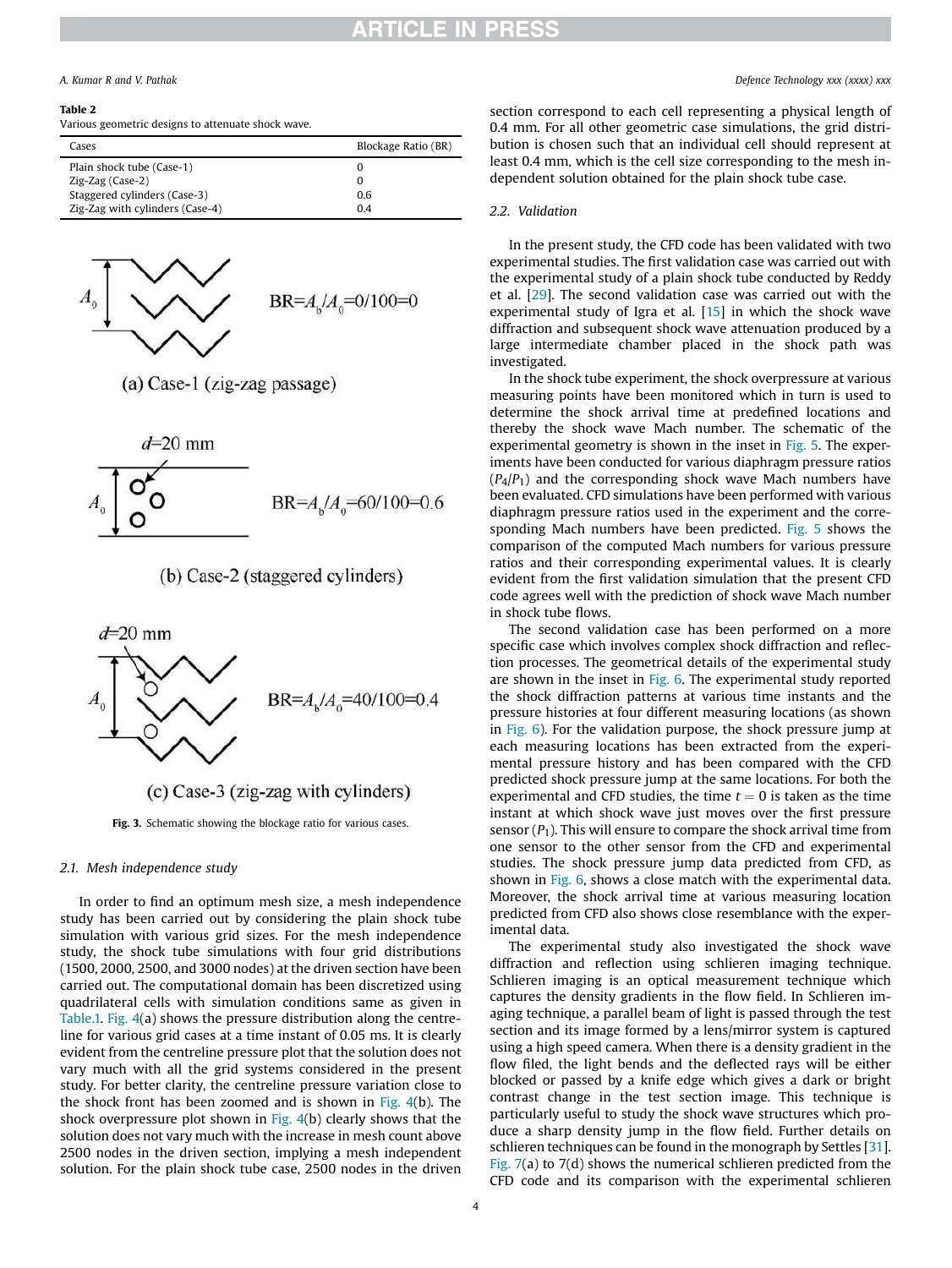*A. Kumar R and V. Pathak Defence Technology xxx (xxxx) xxx*



Fig. 4. Pressure distribution along the centerline for the plain shock tube case with various grid distributions (t = 0.05 ms).



Fig. 5. Experimental and CFD comparison of shock wave Mach number for various diaphragm pressure ratios  $(P_4/P_1)$  in a plain shock tube.

images. The numerical schlieren images are computed by finding the gradient of density field using ParaView software. For this qualitative comparison, the experimental frame at which the shock wave just diffracts into the large intermediate section has been considered as  $t = 0$ . This ensures a common starting reference time for the qualitative comparison of both the CFD and experimental case. It is clearly seen from Fig. 7(a) to 7(d), that the various flow features like, the shock diffraction, primary vortex, shock reflections etc. predicted by the CFD shows close resemblance with the experimental data. The validation study thus clearly shows that the present CFD code is capable enough to predict complex shock diffraction and reflection patters with good accuracy.

## 3. Results and discussion

This section consists of two parts. In the first part, the shock attenuation effects produced by various geometric designs are



Fig. 6. Comparison of CFD predicted and experimentally measured [15] shock pressure jumps at various measuring locations.  $P_1 = 0.987$  bar,  $T_1 = 23.4$  °C and  $M_s = 1.3466$ .

compared. In the second part, a detailed investigation on the complex fluid dynamics (particularly on the shock reflection and diffraction characteristics) involved in various geometric designs have been reported.

### *3.1. Shock attenuation comparison for various designs*

In the present study, three major parameters were investigated to compare the shock wave attenuation effect produced by various geometric designs. These parameters are 1) the shock wave overpressure after the geometric passage (the pressure jump across the incident shock front after the geometric passage), 2) the shock wave Mach number after the geometric passage and 3) the reflected shock pressure (the pressure jump across the reflected shock front from the target location). In the present study, the incident shock overpressures at various monitoring locations after the geometric passage has been compared for different cases. The various measuring locations are shown in the inset in Fig. 8 (a) to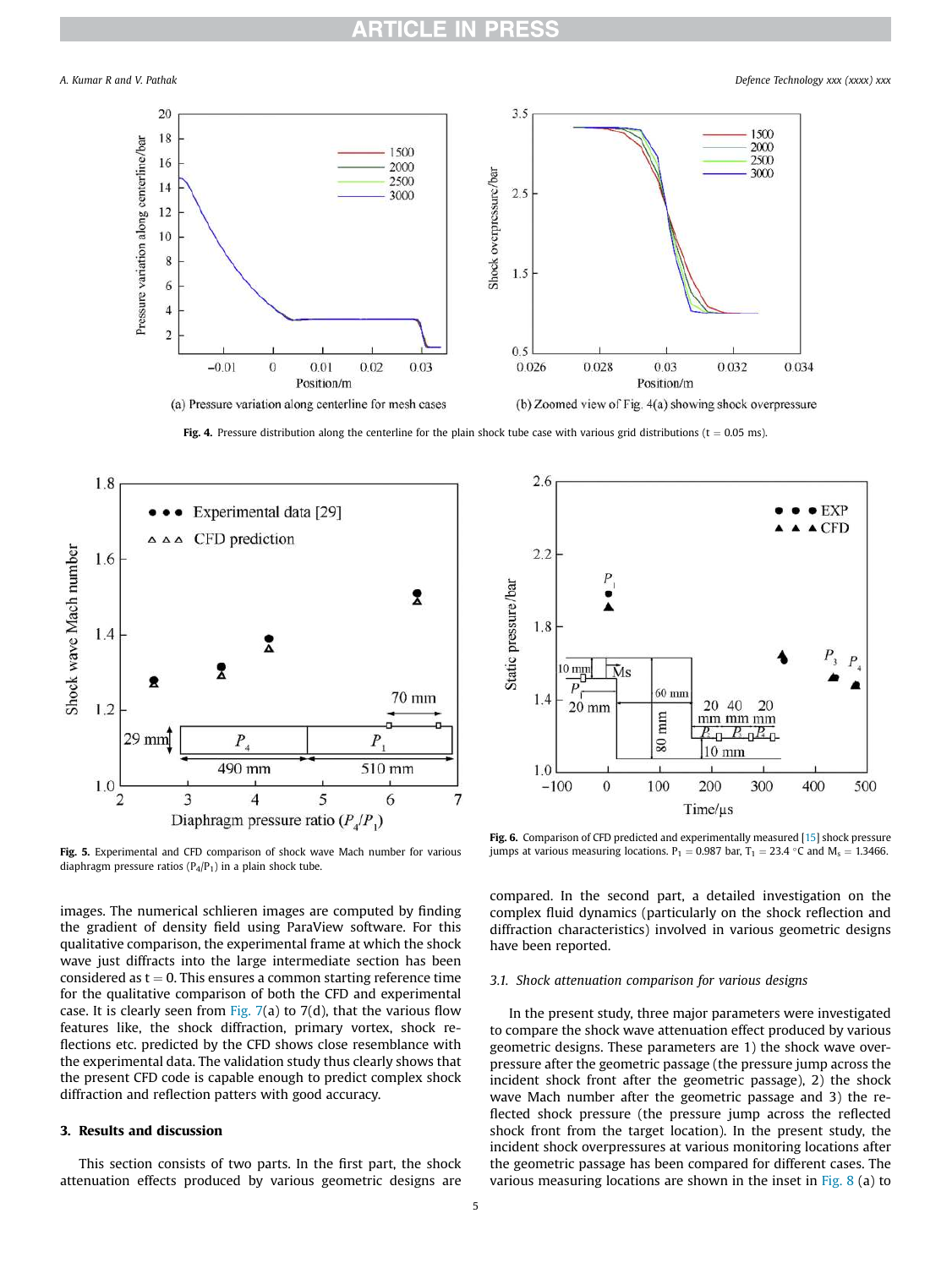*A. Kumar R and V. Pathak Defence Technology xxx (xxxx) xxx*



Fig. 7. Comparison of numerical schlieren to experimental schlieren images [15] at various time instants.

8(d). The comparison of shock overpressures for various cases at measuring point-1 (Fig. 8(a)) clearly shows that the pressure jump is reduced with geometric passages compared to the plain shock tube. A similar trend in pressure history can also be observed at various measuring location, as shown in Fig.8 (b) to Fig. 8(d). It is seen from Fig. 8 that, among the various geometric cases, the maximum attenuation in shock strength is produced by case-4 geometry (zig-zag duct with cylinders), which is then followed by case-2 (zig-zag duct) and case-3 (staggered cylinders), respectively. However, it is to be noted that the shock wave attenuation produced by case-2 (zig-zag) and case-3 (staggered cylinder) geometries are not so prominent as case-4. This can be attributed to several factors, such as the variation in shock wave reflections and diffractions, the level of flow obstruction, the variation in shock wave Mach number etc. incurred in various cases. Moreover, it is also seen from Fig. 8 that the cases with geometric passage produce repetitive pressure peaking's at the monitoring locations, which can be linked to the multiple shock wave reflections within the geometric patterns.

Another critical parameter that defines the shock strength is the shock wave Mach number. In the present study, the shock wave Mach number at the downstream side of various geometric passages has been computed and is shown in Fig. 9. The shock Mach number is computed by noting the shock arrival time at various predefined measuring locations along the centerline. It is clearly seen that the shock wave Mach number reduces with the geometric obstructions. Fig. 9 also shows that the maximum reduction in shock wave Mach number is produced with the case-4 passage, and this result in larger reduction in pressure jump across the shock wave, as seen in Fig. 8.

It is well known that the reduction in shock wave Mach number reduces the reflected shock pressure, which is another important parameter for shock attenuation. Fig. 10 shows the area-averaged

pressure history at the end wall produced by the reflected shock wave for various cases. It is clearly seen that the reflected shock pressure reduces considerably with all the geometric passage cases considered in the present study. A substantial reduction in reflected shock pressure can be observed with the case-4 passage (zig-zag with cylinders). The zig-zag (case-2) and staggered cylinder (case-3) geometries also show a considerable reduction in reflected shock pressure, as seen from Fig. 10.

A comparison of the percentage reduction in the reflected shock pressure from the plain shock tube case for various cases is shown in Fig. 11. It is clearly seen from Fig. 11 that as much as 63% reduction in reflected shock pressure can be obtained with zig-zag with cylinders geometry (case-4). The zig-zag duct (case-2) and staggered cylindrical obstructions (case-3) produced nearly 34% reduction in reflected pressure jump from the plain shock tube case. Past studies based on geometric passage reported that the effectiveness of shock attenuation increase with blockage area. However, the zigzag design in the present study produced notable shock attenuation with practically no blockage to the flow area (blockage  $ratio = 0$ ). A combination of zig-zag with cylinders produced drastic attenuation in shock reflection pressure with a moderate blockage ratio (BR = 0.4). From Fig. 11, it is clearly evident that the various designs proposed in the present study produced prominent shock wave attenuation without much flow obstruction. In order to further understand the physics of the shock wave attenuation with various geometric designs, a detailed investigation on the shock wave reflection and diffraction with the geometric passages has been carried out, as discussed below.

## *3.2. Shock re*fl*ection and refraction characteristics for various designs*

This section discusses the shock reflection and diffraction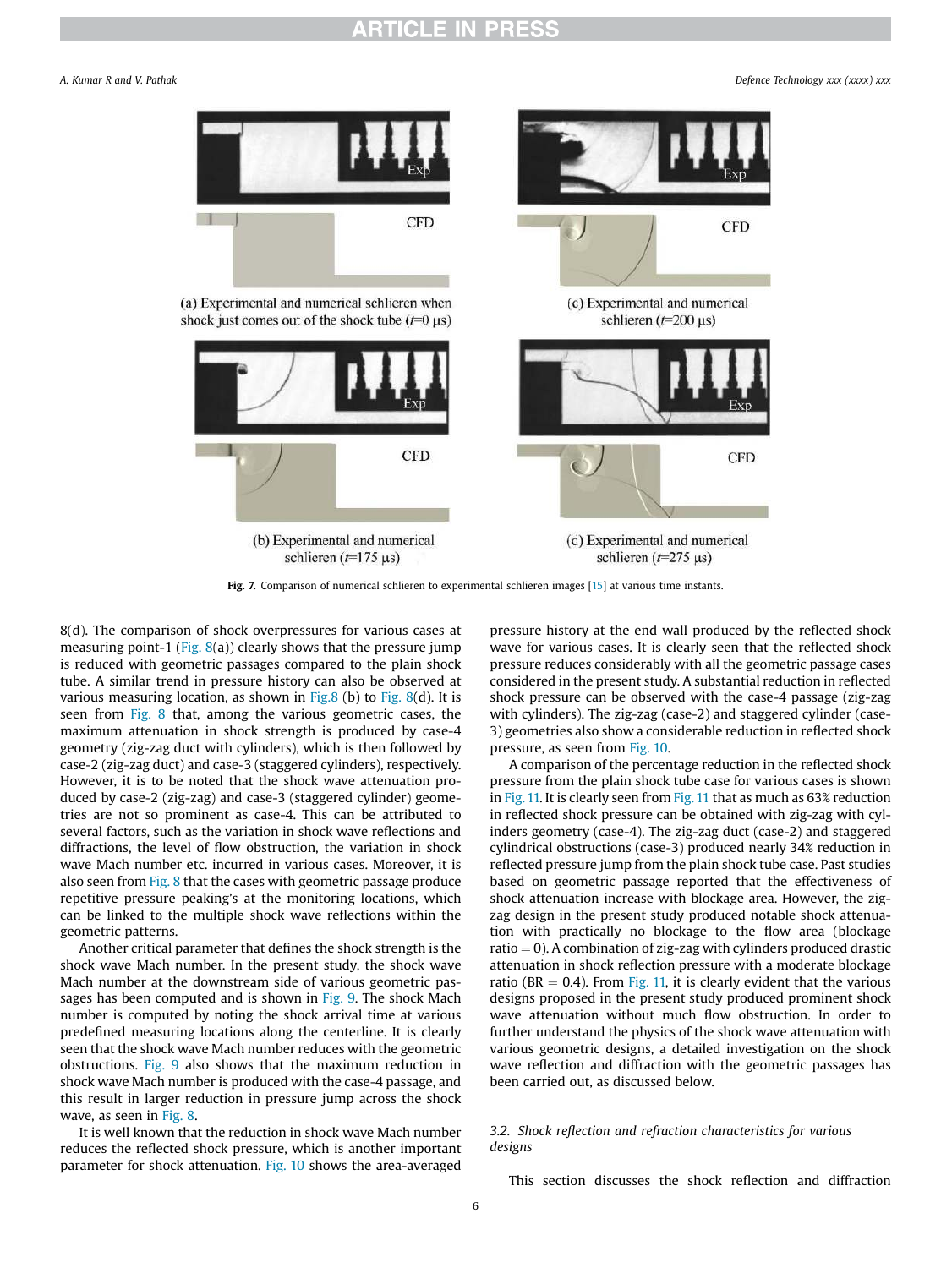*A. Kumar R and V. Pathak Defence Technology xxx (xxxx) xxx*



Fig. 8. Pressure histories at different measuring locations for various cases.

characteristics produced by various geometric designs. This section is sub divided into two categories. The first subsection discusses the shock wave reflection with in in the geometric passage and the second subsection discusses the shock reflections and shock overpressure downstream to the geometric passage.

### *3.2.1. Shock re*fl*ection and refraction with in the geometric passage*

*3.2.1.1. Zig-zag passage (Case-2).* Fig. 12 shows the numerical schlieren for the shock tube simulation with zig-zag geometric passage (case-2). It is seen that the initial plane shock wave is split into two waves by the middle wall of the zig-zag duct (Fig. 12 (a)). These waves are referred to as the transmitted shock wave (TSW). In the top wall region of the zig-zag duct, the transmitted shock wave initially sees a compression corner, whereas, in the bottom wall region of the zig-zag duct, the transmitted shock wave sees an expansion corner. Hence, the foot of the shock front at the top wall region undergoes a shock wave reflection, whereas at the bottom wall region, the shock wave undergoes a shock diffraction process, as clearly seen from Fig. 12 (a). In the upper side of the middle wall, the transmitted shock wave sees an expansion corner and results in shock wave diffraction. On the other hand, the lower side of the middle wall acts as a compression corner and produce shock wave

reflection. These results can be clearly seen in Fig. 12 (a). It can be seen from the numerical schlieren (Fig.  $9(b)$ ) that the reflected shock wave initially exhibits a simple Mach reflection (SMR) with three shock discontinuities meeting at a single point. A detailed description of the various shock wave reflection patterns produced by moving shock front along wedges of various angles (commonly known as pseudo-steady reflections) can be found in the monograph by Ben-Dor [30]. Another thing to notice is that as the transmitted shock front propagates downstream, the reflected shock wave grows and moves upstream. This can be clearly noticed from Fig.  $12(c)$ . The reflected shock waves from the top and middle walls eventually interact and coalesce to form a secondary shock wave (SSW) moving in the upstream direction, as clearly seen from Fig.12 (d) to Fig. 12 (h).

As the transmitted shock wave moves to the second turn of the zig-zag duct, shock wave diffraction happens at the top wall and shock wave reflection happens at the bottom wall, as clearly seen from Fig.  $12(d)$ . This is opposite to what been seen in the first turn of the zig-zag duct. This is because, in the second turn the top wall acts as an expansion corner and the bottom wall acts as compression corner. This reversal in shock wave reflection and diffraction can also be seen in the middle wall. As a consequence of this, the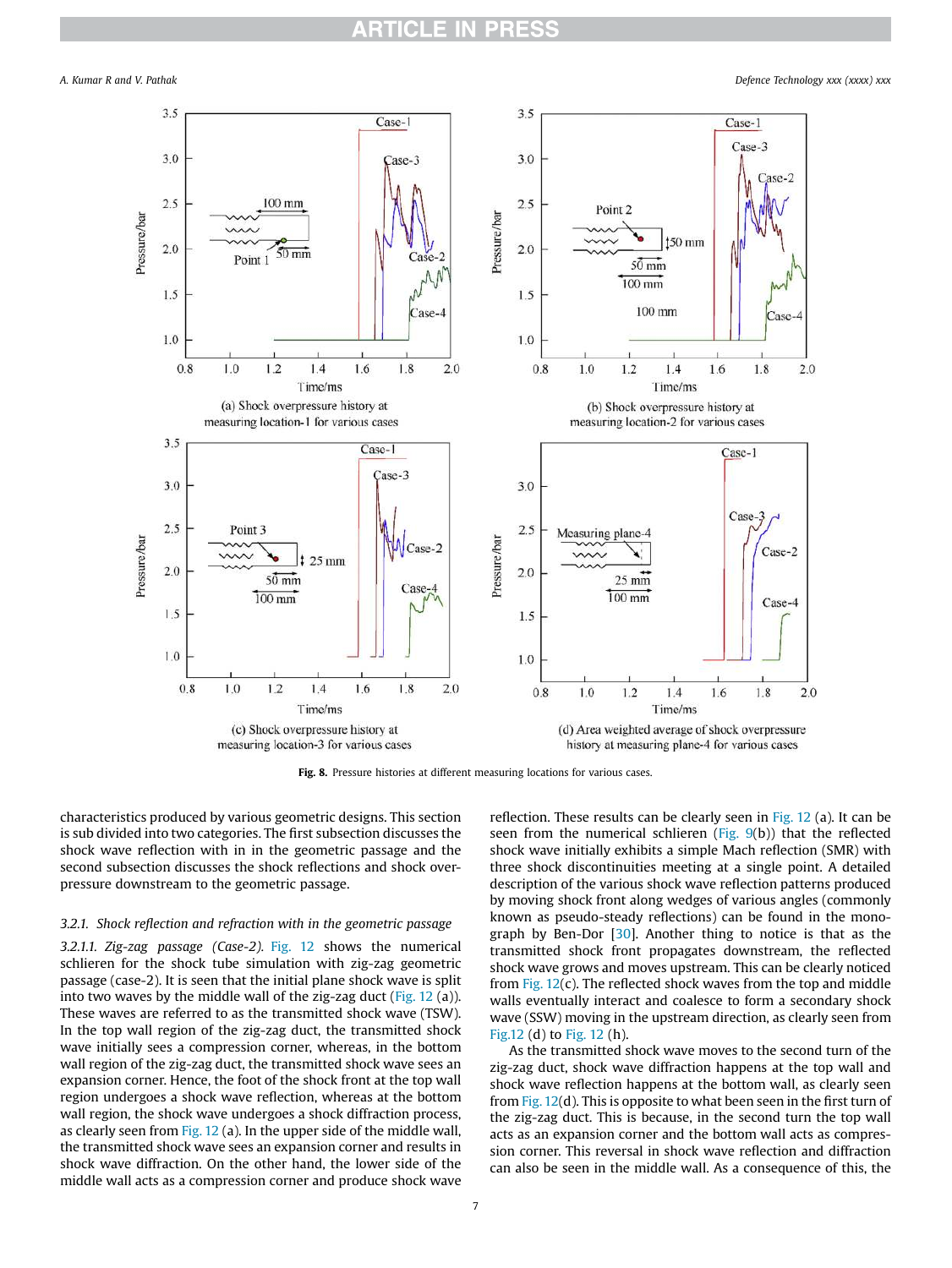

Fig. 9. Shock wave Mach number  $(M_s)$  for various cases.



Fig. 10. Area weighted pressure histories at the end plate for various cases.

reflected shock wave from the bottom wall eventually interacts with the reflected shock from the lower portion of the middle wall, as seen in Fig.  $12$  (d). This leads to a complex multiple shock reflection pattern in the bottom wall region as shown in Fig. 12 (e). A similar multiple shock wave reflection can also be observed in the upper side of the middle wall region. As the transmitted shock front moves further to the third turn of the zig-zag duct, the top wall again becomes a compression corner and the bottom wall turns to an expansion corner. Now the shock wave reflection happens at the top wall and at the lower portion of the middle wall, whereas, shock wave diffraction happens at the bottom wall and at the upper portion of the middle wall (Fig. 12 (f)). In the third turn, the reflected shock waves move toward each other in the top wall region and in the lower portion on the middle wall, as clearly observable from Fig.  $12(g)$ . The reflected shock waves eventually interact and result in multiple shock reflections at the top wall and at the



Fig. 11. Reduction in reflected shock pressure for various cases from the plain shock tube case at the end wall.

bottom side of the middle wall, as seen in Fig. 12 (h).

It is thus seen from Fig. 12 that the transmitted shock wave undergoes shock wave reflection and diffraction as it moves along the zig-zag passage. As the primary shock front moves from one turn to the other turn of the zig-zag duct, the shock reflection process swaps to shock diffraction, and the shock diffraction process swaps to the shock reflection process. This interchanging of shock reflection to shock diffraction and vice versa continuous cyclically as it moves from one turn to the other. As a result of this, a portion of the primary shock wave energy is lost in the multiple shock reflections and shock diffractions. The main advantages of the zig-zag structure compared to the previously studied geometric blockages are that the multiple shock reflection and diffraction can be produced without much solid obstructions placed in the flow area. A large number of solid blockages placed in the flow field increase the weight of the protective structure and in this regard the zig-zag structure provides a better design.

*3.2.1.2. Staggered cylinders (Case-3).* For case-3 design, the moving shock wave over the cylindrical body results in purely unsteady shock reflection [30], as shown in Fig. 13 (a) and 13 (b). The reflected shock wave from the cylinders eventually coalesces with each other and forms a near plane secondary shock front propagating in the upstream direction (SSW1), as shown in Fig.  $13(c)$  to 13(h). In the wake of the cylinder, the transmitted shock wave diffracts and curves out as shown in Fig.  $13(c)$ . The diffracted shock waves from the adjacent cylinders interact with each other and results in further reflection, as shown in Fig.  $13(d)$ . As the transmitted shock wave moves further downstream, it interacts with the second column of cylinders. The transmitted shock wave again undergoes shock wave reflection in the forward side of the cylinder and shock wave diffraction in the rearward side of the cylinder. This can be clearly noticed from Fig. 13 (e) and 13 (f). The reflected shock wave from the second column of cylinder grows and eventually interacts with the diffracted shock wave from the first column of cylinders, as shown in Fig. 13 (f). These two shock waves coalesce and form a secondary shock front (SSW2) as shown in Fig. 13 (g). Fig. 13 (h) shows that the shock reflections from multiple cylinders eventually produce multiple secondary shock waves (marked as SSW1 and SSW2) which propagate in the upstream direction. The shock attenuation for the staggered cylindrical case can thus be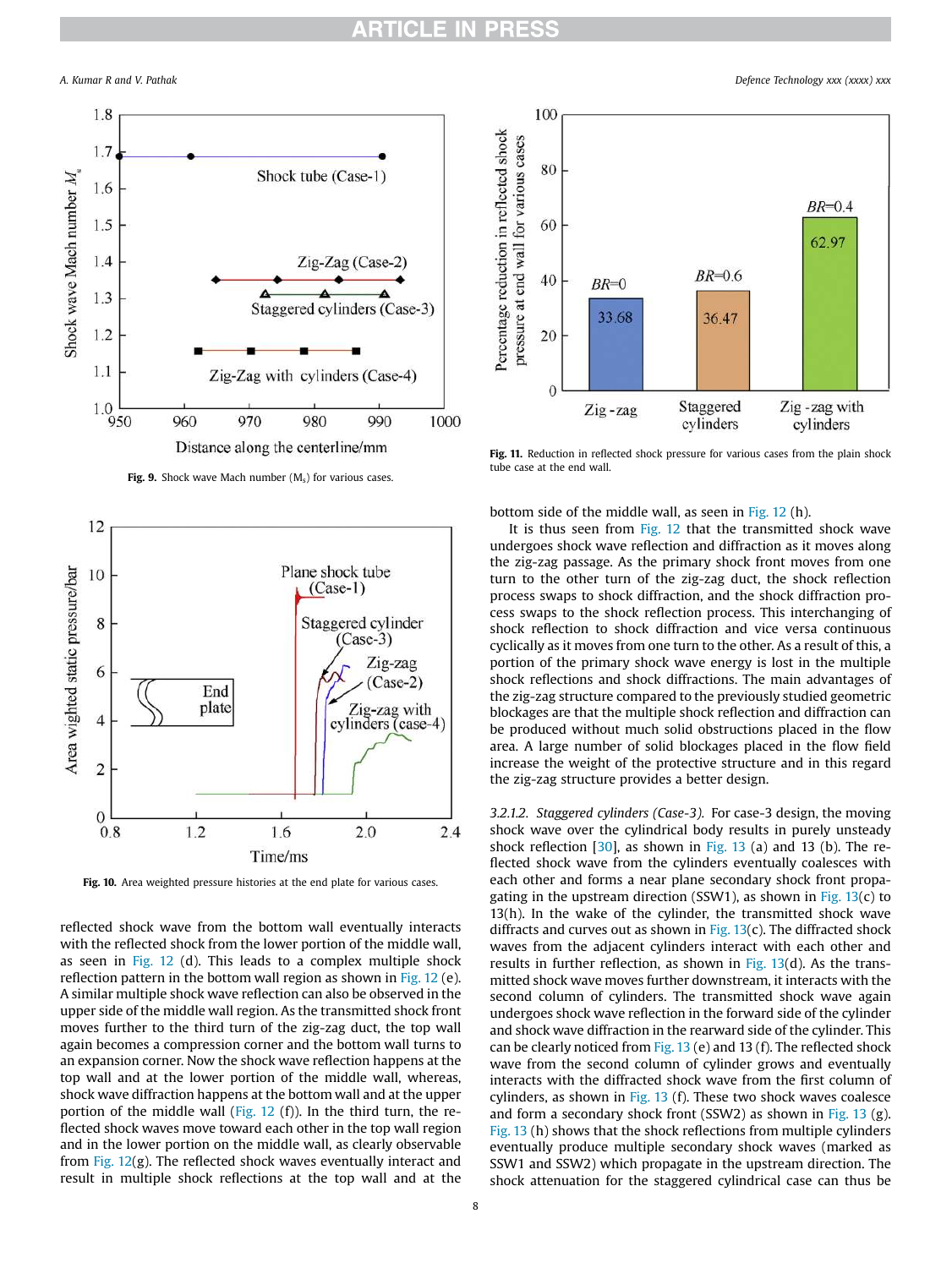*A. Kumar R and V. Pathak Defence Technology xxx (xxxx) xxx*



SSW = Secondary Shock Wave  $SMR =$  Simple Mach Reflection

Fig. 12. Numerical schlieren for zig-zag geometric passage (case-2) at various time instants.

mainly attributed to the flow obstruction and the shock wave diffraction and reflection produced by the cylindrical obstructions. However, the main disadvantage of such design is the localized pressure peaking's due to multiple shock reflections.

*3.2.1.3. Zig-zag passage with cylinders (Case-4).* Fig. 14 shows the numerical schlieren for the case-4 geometric passage (zig-zag passage with cylinders). It should be noted that case-4 is an extension of case-2 with additional cylindrical obstructions. Hence, the initial shock structures for case-4 will be the same as that of case-2 with shock wave diffraction and shock wave reflection happening at the foot of the shock wave, as clearly seen in Fig. 14(a). As the shock front moves further downstream, it encounters the cylindrical obstructions and results in unsteady shock wave reflection from the cylindrical surface, as shown in Fig. 14. (b). This reflected shock wave grows and interacts with the ziz-zag wall, resulting in multiple shock reflections as shown in Fig. 14 (c). The reflected shock waves from the first leg of the zig-zag duct and the first column of cylindrical blockages eventually coalesces and form a secondary shock wave, as shown in Fig.  $14$  (d) to  $14$  (f). The

transmitted shock wave undergoes multiple reflections as it passes through the subsequent portion of the zig-zag duct and the cylindrical blockages, as shown in Fig. 14(e). The reflected shock waves in each pass coalesces together to form multiple secondary shock waves, as shown in Fig. 14 (f). It is thus clear from the numerical schlieren that the presence of cylindrical obstructions in case-4 produces additional shock wave reflection compared to case-2. This results in more diffusion of initial shock wave energy and aids the shock attenuation process. Moreover, the flow obstructions retard the mass motion velocity behind the shock wave, which also helps in reducing the reflected shock pressure. Hence, larger shock wave attenuation happens with the case-4 passage, which is also evident in Fig. 8.

## *3.2.2. Shock re*fl*ection and refraction characteristics downstream to the geometric passage*

It is seen from the numerical schlieren images that the shock attenuation strategies based on geometric passages result in complex shock reflections and multiple shock wave interactions. As a result of this, the shock front after passing through the geometric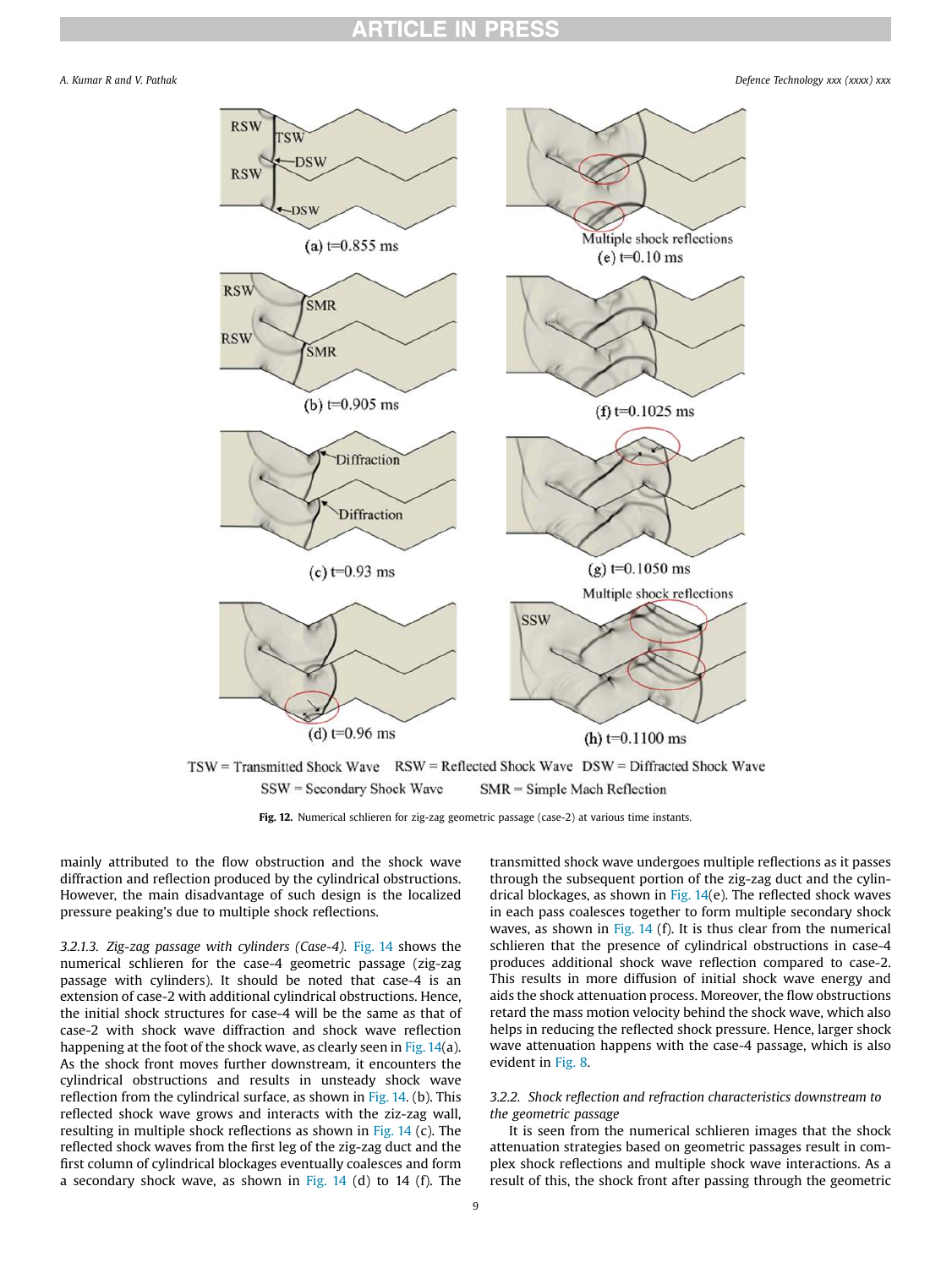$\circ$ С C  $\bigcap$  $\bigcirc$ (a)  $r=0.825$  ms (e)  $t=0.920$  ms **RSW**  $\bigcirc$ Э **RSV**  $\bigcirc$ ◠ (b)  $r=0.840$  ms  $(f)$  r=0.960 ms  $L$  DSW C **SSW** SSW<sub>2</sub> Œ  $\overline{C}$ Œ **DSW** (c)  $r=0.860$  ms  $(g)$  r=0.980 ms C SSW  $us$ C (d)  $t=0.880$  ms (h)  $t=1.00$  ms DSW=Diffracted shock wave TSW=Transmitted shock wave RSW=Reflected shock wave SSW1=First secondary shock wave SSW2=Second secondary shock wave





Fig. 14. Numerical schlieren for zig-zag with staggered cylinders (case-4) at various time instants.

obstructions will no longer be plane. This can be clearly seen from Fig. 15, which shows the numerical schlieren depicting the shock structures for various cases after passing through the geometrical passages. The transmitted shock wave from the geometric passage exhibits a complex reflected shock wave structure with the interaction of multiple Mach reflection structures, as shown in Fig. 15. It is well known that the interaction of multiple shock structures increases the pressure. However, the pressure contours (Fig. 16) show that even with multiple shock front interactions after the geometric passage, the maximum pressure rise is still below than that produced by the plain shock tube case. A reduction in shock

*A. Kumar R and V. Pathak Defence Technology xxx (xxxx) xxx*





(b) Zig-Zag (Case-2) at  $t=1.680$  ms



(c) Staggered cylinder (Case-3) at  $r=1.640$  ms



(d) Zig-Zag with staggered cylinder (Case-4) at  $t=1.80$  ms

Fig. 15. Numerical schlieren showing the transmitted shock front after passing through various geometric passages.

overpressure even after interaction of multiple shock fronts clearly indicates that the incident shock after the geometric passage attenuates significantly. It is also seen from the numerical schlieren (Fig. 15) that the multiple shock interactions are more prominent for the staggered cylindrical passage (case-3). The cylindrical geometry results in more prominent shock diffraction and the diffracted shock from the adjacent cylinders interact with each other resulting in multiple shock interactions. This effect is not so prominent in other geometric passage cases. This can also be noticed from the pressure histories for various cases shown in Fig. 8. The pressure histories show that among the various geometric passage cases, the maximum pressure jump across the shock front happens for the staggered cylinder case. The pressure histories also show multiple pressure jumps for the cases with geometric passages. The multiple pressure rises can be attributed to the multiple shock waves produced due to shock-shock interactions, as clearly seen in Fig. 15.

It is clearly seen from Fig. 9 that the shock wave speed reduces with the geometric obstructions. This is due to the attenuation of shock speed produced by the obstruction and the energy spent on the multiple shock reflections and diffractions in the passage area. A qualitative picture of the reduction in shock speed for various cases can also be seen from the pressure contours, shown in Fig. 16. In Fig. 16, the pressure contours for all the cases at a common time instant have been shown. The contours clearly show that, for a particular time instant, the maximum shock propagation distance can be found for the shock tube cases whereas, the minimum shock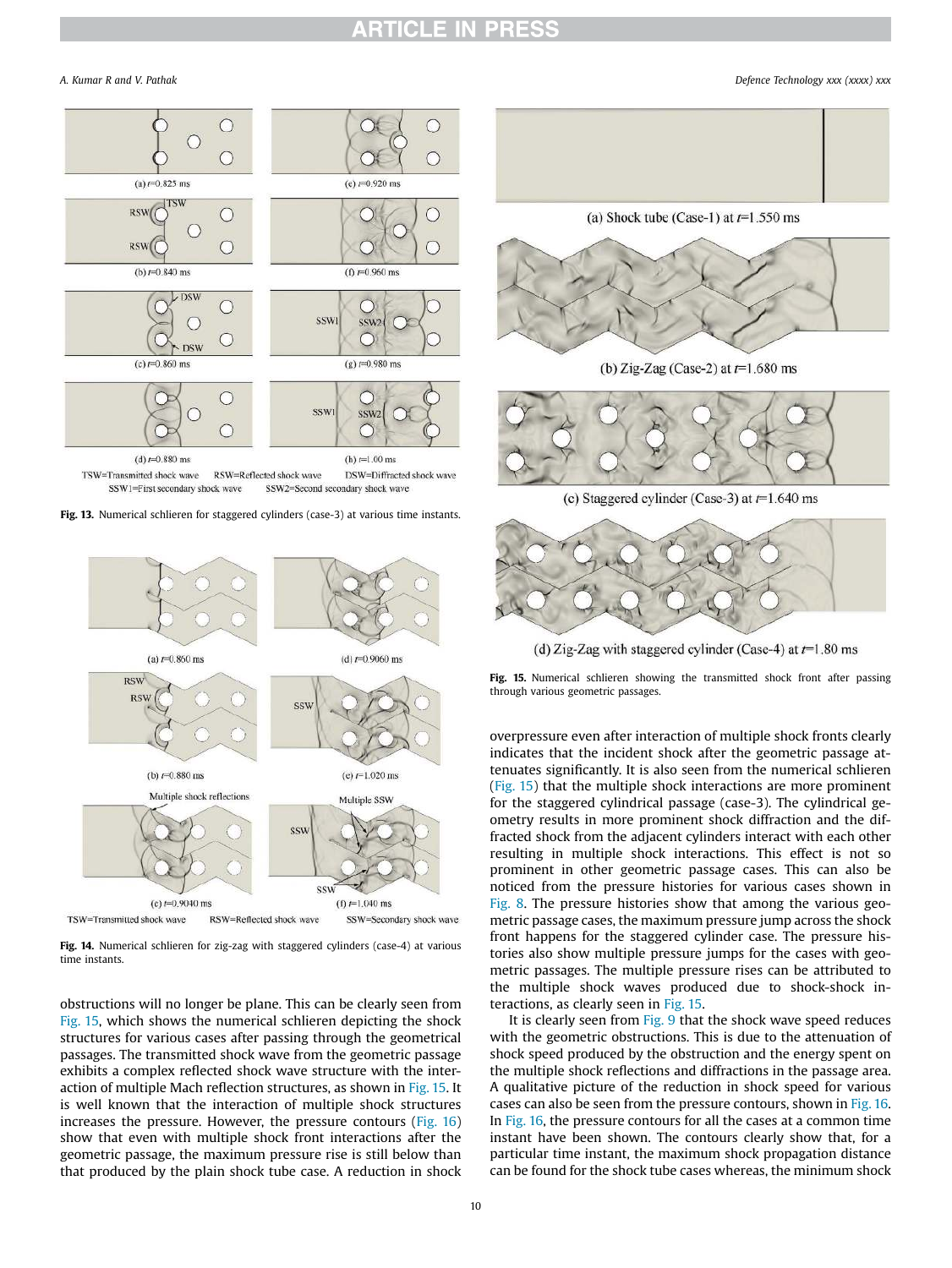*A. Kumar R and V. Pathak Defence Technology xxx (xxxx) xxx*



Fig. 16. Pressure contours for different cases at  $t = 1.66$  ms.

propagation distance can be found for the zig-zag with cylinders case (case-4). This clearly shows that the shock propagation speed is much less for the zig-zag passage with cylinders compared to plain shock tube case. The pressure contours also show a nonuniform pressure distribution behind the shock front for the cases with the geometric passages, with minimum pressure rise seen for case-4 passage. This non-uniform pressure distribution is due to the multiple shock wave interaction.

The reduction in shock speed due to geometric obstructions reduces the shock wave Mach number which in turn reduces the reflected shock pressure, as shown in Fig. 10. A qualitative picture of this is shown in Fig. 17, which shows the pressure contours for various cases after the shock wave reflection. It is clearly seen that a non-uniform pressure distribution behind the reflected shock can be found for all the cases with geometric passages. Nevertheless, the pressure rise for all the geometric cases is far below than that produced with plain shock tube.

It is thus clear from the pressure histories (section  $3.1$ ) and pressure contours (section 3.2) that the new geometric designs presented in the current study produces excellent shock attenuation characteristics, particularly the reflected shock pressure. It should also be noted that the new geometric designs possess several advantages over many of the past geometric obstruction



Fig. 17. Pressure contours for different cases after shock reflection.

designs for shock attenuation. The major advantage comes from the fact that the geometric area blockage produced by the new designs (especially the zig-zag case) is considerably low. This will help in reducing the quantity of the structural materials required for the design and hence reduces the overall weight of the protective structure. Moreover, the hollow spaces in the new designs can be utilized to insert shock absorbing materials like poly urethane foams. For example, the zig-zag structure can be sandwiched with polyurethane foams and this can enhance the shock attenuation by the combined action of shock reflection and shock absorption. On the other hand, the major disadvantage of the present design is the localized pressure peaks produced by multiple shock interactions downstream to the geometric passage. Nevertheless, it is found that even with multiple shock interactions the shock overpressure is comparatively lesser that the un obstructed shock wave.

## 4. Conclusions

The present study compares the effectiveness of shock wave attenuation produced by three different geometrical designs. In the first design, which is a zig-zag passage, the incident shock wave encounters a compression corner at the top wall of the zig-zag duct, resulting in shock wave reflection, and an expansion corner at the bottom wall, resulting in shock wave diffraction. The alternatively changing slope of the zig-zag wall changes the shock reflection to shock diffraction and vice versa as the shock propagates along the